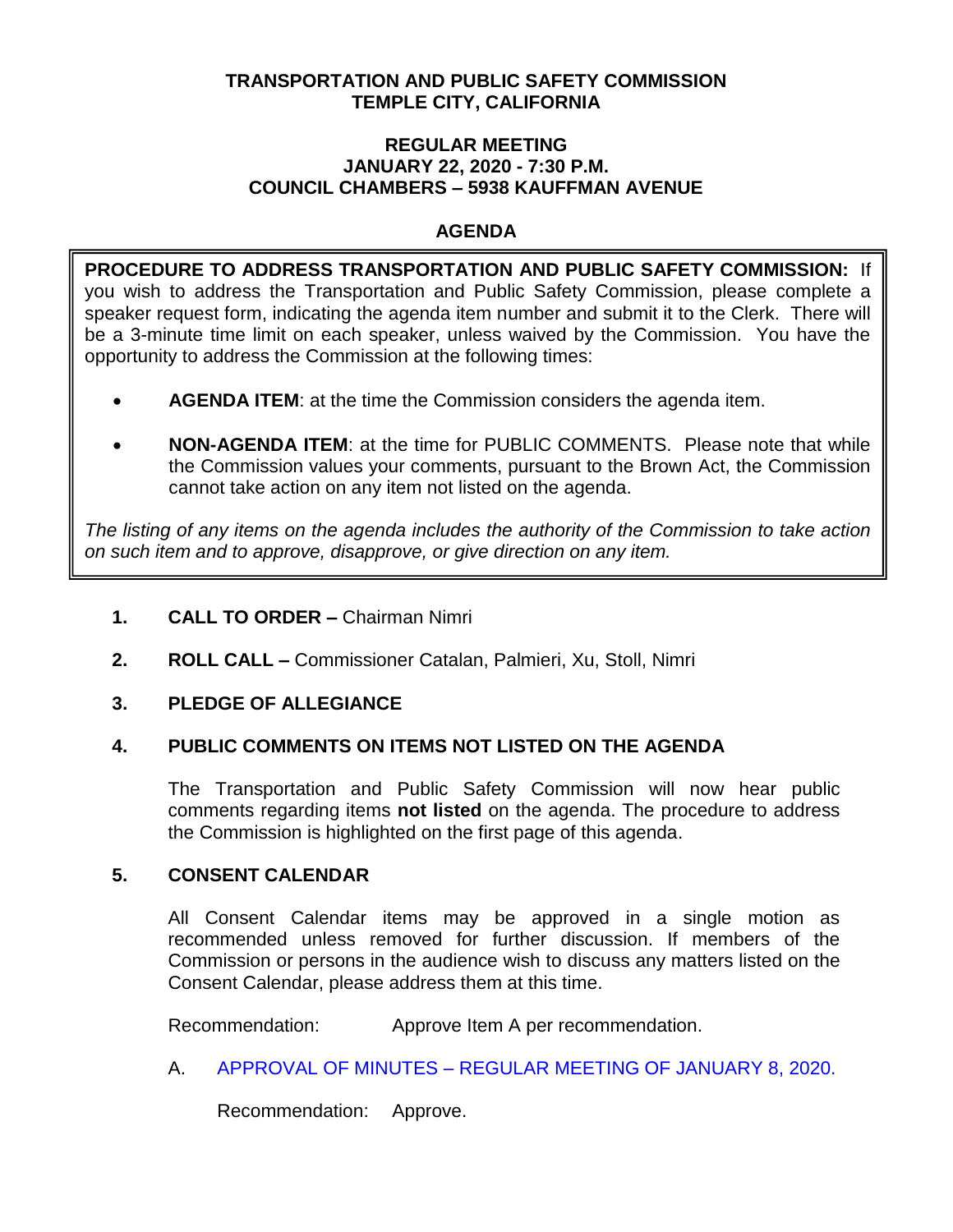Transportation and Public Safety Commission Agenda January 22, 2020 Page 2 of 4

# **6. PARKING CITATION HEARINGS**

- **A. HEARINGS IN PERSON –** None
- **B. WRITTEN DECLARATION –** None
- **7. UNFINISHED BUSINESS** None

### **8. NEW BUSINESS**

A. [TRAFFIC STUDY OF THE INTERSECTION OF ENCINITA AVENUE AND](/DocumentCenter/View/13743/2020-01-22-Traffic-Study-of-The-Intersection-of-Encinita-ave-and-Garibaldi-Ave)  [GARIBALDI AVENUE](/DocumentCenter/View/13743/2020-01-22-Traffic-Study-of-The-Intersection-of-Encinita-ave-and-Garibaldi-Ave)

Presenter: Transtech Engineer's

Recommendation:

The Transportation and Public Safety Commission is requested to:

- 1. Review the proposed traffic and pedestrian safety improvements at Encinita Avenue and Garibaldi Avenue; and
- 2. Select Option 1 and adopt Resolution No. TPSC 20-0017 (Attachment "A") approving the traffic and pedestrian safety improvements and recommending adoption and implementation to the City; or
- 3. Select Option 2 and adopt Resolution No. TPSC 20-0017 (Attachment "B") approving the traffic and pedestrian safety improvements and recommending adoption and implementation to the City Council.

#### **9. COMMUNICATIONS** – None

### **10. ADDITIONAL PUBLIC COMMENTS ON ITEMS NOT LISTED ON THE AGENDA**

The Transportation and Public Safety Commission will now hear additional public comments regarding items **not listed** on the agenda. The procedure to address the Commission is highlighted on the first page of this agenda.

### **11. MATTERS FROM CITY OFFICIALS –** None